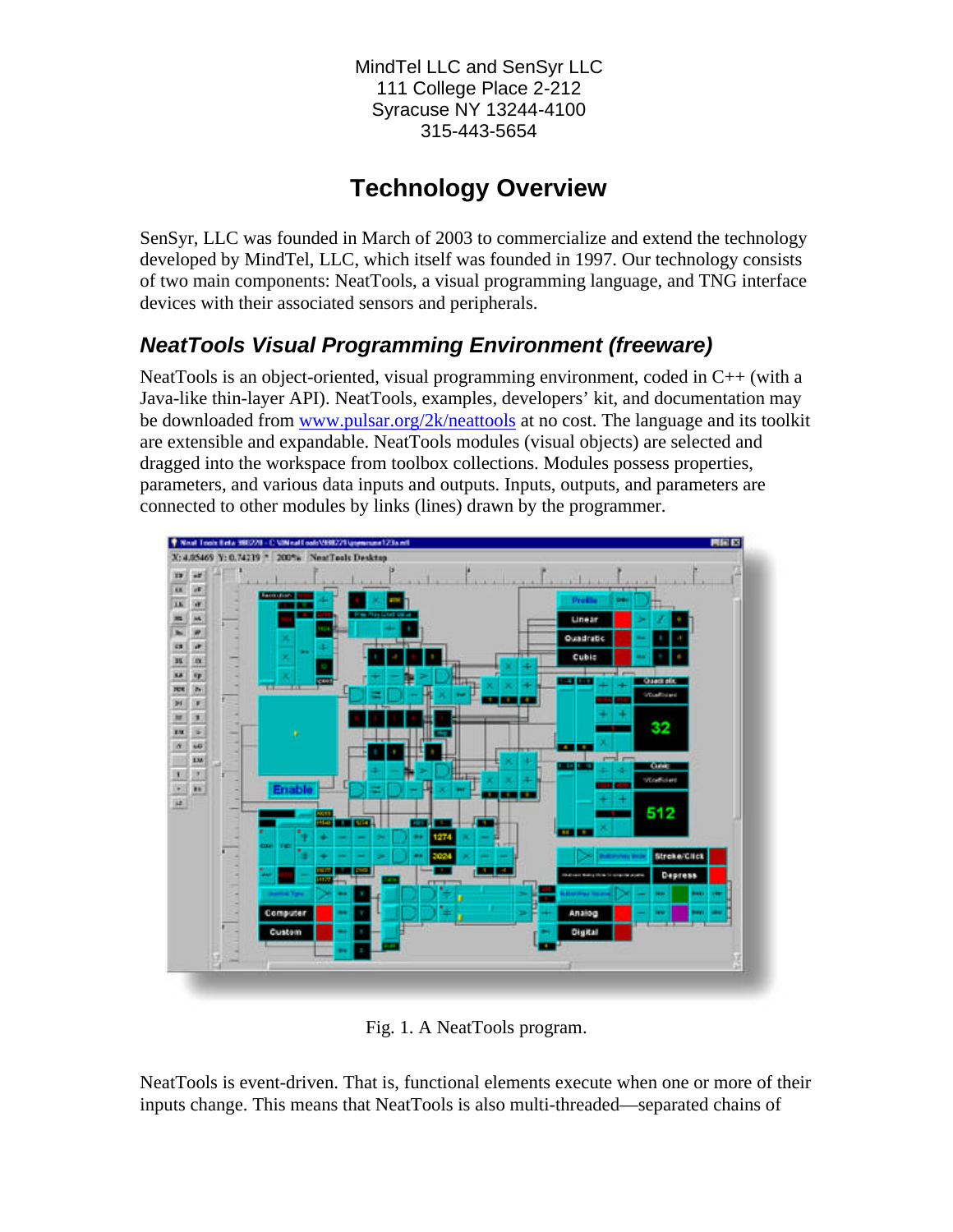objects without event dependencies will execute nearly simultaneously. Finite state machines are easy to implement using the State module.

Special objects and tools allow NeatTools to access a PC's basic peripheral hardware: keyboard, mouse, joystick, serial port(s), parallel (printer) port(s), sound card, etc. Other modules have been developed to interface with a family of devices we refer to as TNGs.

NeatTools is dynamic. Visual editing and program execution take place concurrently, so there is no need to alternate between editing and execution modes, as in other visual environments. NeatTools is also network-ready, robust, secure, architecture-neutral, and portable.

The built-in, or *internal*, modules (over 200 in number, not counting individual keys), arranged in seven toolbars, include device-support modules, switch and slider modules, calibrator module, internet sockets, state-machine module, timers, graphical displays, arithmetic (integer and real, including transcendental) and logic operations, character generation, multimedia sound, Musical Instrument Device Interface (MIDI) controls, and visual relational database modules with multimedia functions.

There are also *external* modules. External modules are separately compiled visual objects, analogous to those in the main toolbars, loaded at runtime. In the Windows environment, these are implemented as dynamic link libraries (DLLs).

The NeatTools programming model has its roots in the formal input/output automaton model<sup>1</sup>. In NeatTools, module abstraction is offered as a set of class methods for intermodule communication. Functional components (implemented as class objects) of a concurrent system are written as encapsulated modules that act upon local data structures or objects inside object class, some of which may be broadcast for external use. Relationships among modules are specified by logical connections among their broadcast data structures. Whenever a module has updated data and wishes to broadcast the change and make it visible to other connected modules, it should implicitly call an output service function that will broadcast the target data structure according to configuration of logical connections. Upon receiving the message event, the connected modules execute its action engine according the remote data structure. Thus, output is essentially a byproduct of computation, and input is handled passively, treated as an instigator of computation. This approach simplifies module programming by cleanly separating computation from communication. Software modules written using module abstraction do not establish or effect communication, but instead are concerned only with the details of the local computation. Communication is declared separately as logical relationships among the state components of different modules.

1

<sup>&</sup>lt;sup>1</sup> Nancy Lynch and Mark Tuttle. An Introduction to Input/Output automata. CWI-Quarterly, 2(3):219-246, September 1989. Centrum voor Wiskunde en Informatica, Amsterdam, The Netherlands. Also, Technical Memo MIT/LCS/TM-373, Laboratory for Computer Science, Massachusetts Institute of Technology. Available online at http://theory.lcs.mit.edu/tds/papers/Lynch/CWI89.html.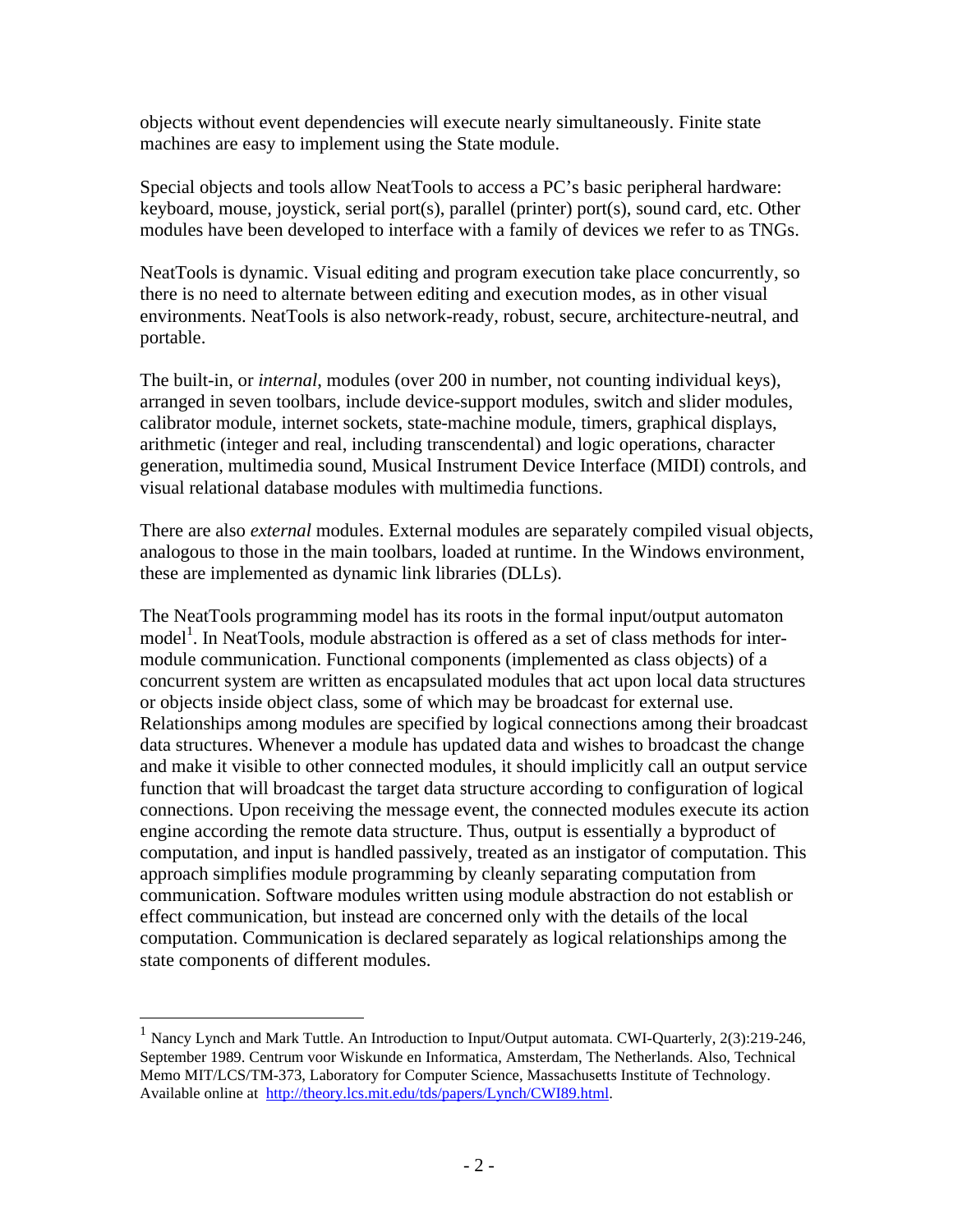The base code and internal modules of NeatTools constitute about  $54,000$  lines of  $C++$ code. The author, Yuh-Jye Chang, did this for his Ph.D. dissertation<sup>2</sup> in computer science at Syracuse University, working in close collaboration with David Warner who conceived the conceptual architecture based on previous generations developed by Warner independently. A number of extensions and improvements are currently in progress by programmers on our team.

Our NeatTools software has been compared to LabView™ (National Instruments; www.ni.com), which is widely used in scientific and industrial research laboratories. Some ask us why we didn't just use LabView instead of developing NeatTools. Our answers are that a) we do not own or have access to the LabView source code so that we cannot optimize it for human-computer interfacing applications, b) LabView is expensive (professional version costs \$2,000 plus options), c) we cannot provide LabView for free via our Web site as we do with NeatTools, and d) NeatTools has been designed *ab initio*  primarily for human-computer interaction, guided in part by needs of persons with disabilities. Yuh-Jye Chang barely knew about LabView when he wrote the C++ code that produced the NeatTools environment; rather, he based his design on high-end visualization software for use on workstations, notably Application Visualization System (AVS; see www.avs.com). Nevertheless, as part of our inclusive and accommodating approach, we have written LabView interface programs for our TNG devices, so that those who already own, and are proficient with, LabView can use it in their laboratories to interface to our sensors and devices.

## *TNG Serial Interfaces*

TNGs are an evolutionary line of data-acquisition devices, based on Microchip's (www.microchip.com) PICmicro™ microcontrollers. TNG is pronounced "thing" in partial reference to *The Cat in the Hat* by Dr. Seuss, and stands for "totally neat gadget".

NeatTools can operate with certain other devices and TNGs can operate with software other than NeatTools. Any software package that can control a standard PC serial port can communicate with TNGs. That software must be able to continuously assert DTR and RTS which are RS-232 handshake lines. However, since NeatTools and TNGs have been designed, from the outset, to work together, there are clear advantages in doing so. As mentioned above, NeatTools is provided free.

TNGs are easy to install and to use. No card has to be installed on the inside of the computer. Sensors and other devices simply plug into TNGs. Multiple TNGs may be attached to a single computer and used simultaneously. With a single serial cable connecting a TNG to the host computer, cabling is often simplified over installed-board solutions.

 $\overline{a}$  $2$  Yuh-Jye Chang. NeatTools — a Fine-Grained Data-Flow-Network Programming Environment, Ph.D. dissertation (Electrical Engineering and Computer Science). 2000, Syracuse University: Syracuse, NY.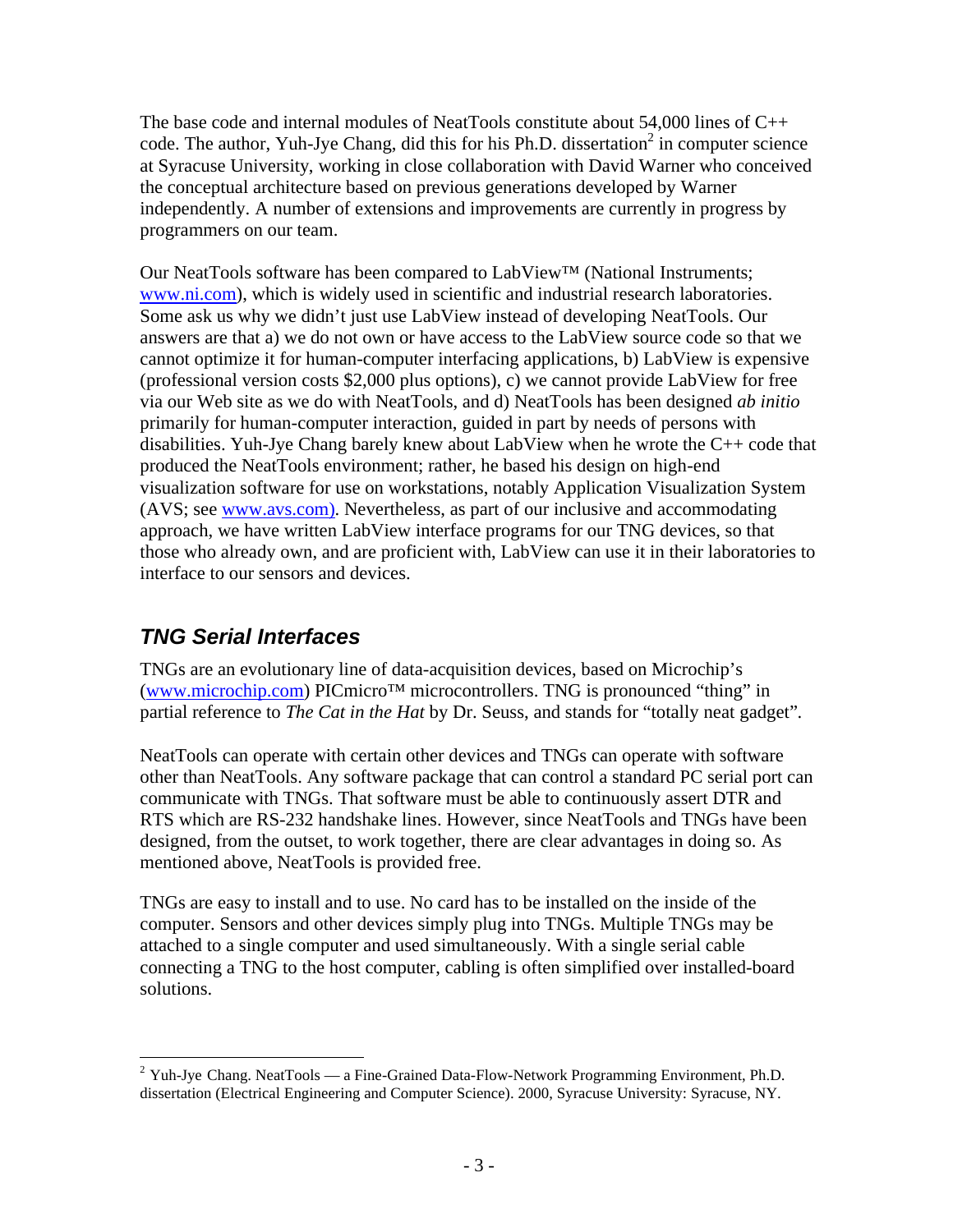#### **TNG-3B serial interface**

TNG-3B is an input-only device that streams analog (8 channels with 8-bit resolution) and digital data (8 lines) to a host computer connected by an RS-232 serial port at 19.2 kbps. Operating power is derived from otherwise unused RS-232 handshaking and data lines. Each input has its own connector jack: a 3.5 mm stereo phone jacks for analog inputs, and 2.5 mm mono phone jacks for digital inputs. TNG-3B is a 5 volt device (www.sensyr.com/ manuals/TNG3bFAQ.pdf).

## **TNG-4 serial interface**

TNG-4 is much more versatile. Communication is bidirectional. The phone jacks have been replaced with RJ-12 (same size as familiar RJ-11) 6-conductor modular



Fig. 2. TNG-3B serial interface.

jacks. Each jack has four signal lines plus power and ground. TNG-4 has 8 analog input channels to its analog-to-digital converter (ADC) and 16 digital I/O lines. TNG-4 also has a 4-channel, 0–4.09 V, 8-bit resolution digital-to-analog converter (DAC), and an "expansion port" for communications with certain TNG peripherals. There are 8-, 10-, and 12-bit analog input resolution versions. There are versions that communicate at 57.6 kbps, rather than the default 19.2 kbps. TNG-4 accepts an external power source, and, when operated from such a source, is optically isolated from the host computer. Typically, TNG-4 operates at 5 V, but it can be configured to operate at 3.3 V.

TNG-4 firmware comes in two versions: a) streaming mode (www.sensyr.com/manuals/ NewTNG4StreamingMode.pdf ) and b) command mode (www.sensyr.com/manuals/ CommandMode.pdf ). In streaming mode, the device continuously exchanges data (signal and configuration) with the host computer. Each packet contains the current data for all the inputs. In command-mode TNG-4, packets of configuration and output data are simultaneously sent *to* TNG-4 on simultaneously sent to 1180-4 on<br>demand (e.g., when something Fig. 3. TNG-4 with cover removed.

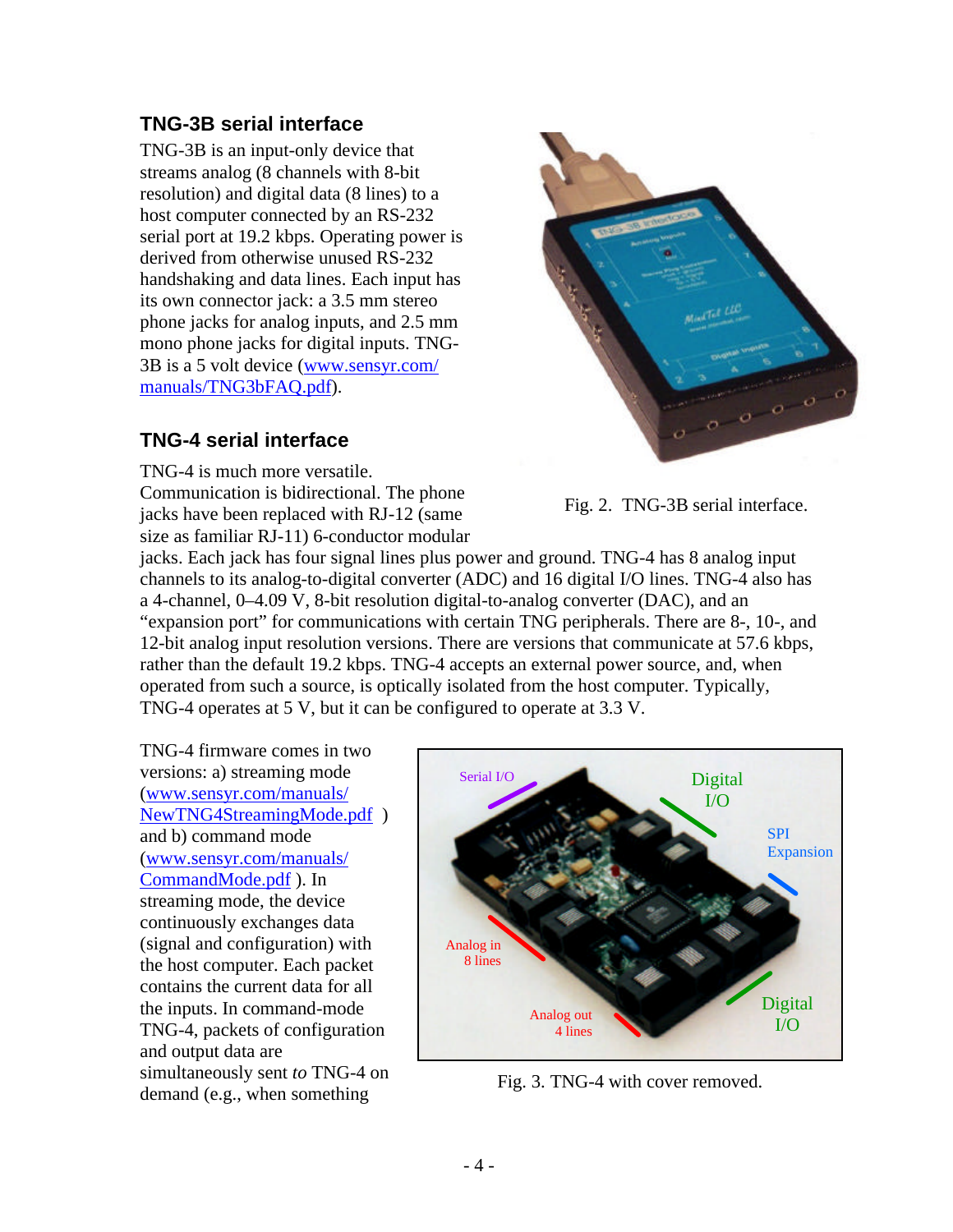changes); similarly, input data are obtained from TNG-4 upon request. In TNG-3B, it made sense to stream, because the host computer was unable to "talk" to the device and alter its behavior.

TNG-4, with its bidirectional communications, can support a query/response method typical of many systems. In applications that cannot tolerate the constant barrage of data, the command mode is an attractive option. It's particularly useful when TNG-4 is attached to a PDA and when using USB-to-RS-232 adapters. The PDA cannot handle the constant onslaught of data, and streaming mode tends to unnecessarily hog bandwidth in multidevice bus systems like USB. Command mode allows you to get the data you want in the order you want, and only when you request it. For a limited set of data channels, this technique also can implement a faster sampling rate than in streaming mode.

One of the key advantages of TNG-4 is the presence of the Serial Peripheral Interface (SPI) expansion port. This port, alone or in combination with some digital I/O port lines, allows one or more auxiliary devices to be connected via TNG-4.

The SPI protocol was established by Motorola as an efficient way of interfacing "smart" integrated circuits (IC) to their microcomputers without using up the number of lines a parallel bus structure would consume. There are effectively four lines in an SPI connection: clock (SCLK), data out (DOUT), data in (DIN), and select (CS). SPI devices are either bus masters or slaves. The master device provides the clock and drives the select line(s). Select lines are generally active low. That is, the line is normally held at a logichigh level until the device is selected by asserting the CS line to a logic-low level. The device selected by that transition stays selected only so long as the line remains at logiclow. An unselected device is immune to transitions on the clock and data lines. Clock rates are generally in the 1 to 10 MHz range—much faster than a typical RS-232 connection. The DOUT and DIN lines are defined in terms of the master. What's DOUT for the master is DIN for a slave device, and *vice versa*.

TNG-4 acts as the SPI bus master with a default clock rate of 1 MHz. There are a number of auxiliary peripheral boards and devices that can attach to this SPI port including a) type-K thermocouple readout  $(0-128^{\circ}C)$  or  $0-1024^{\circ}C$ ), b) thermistor readout  $(0-50^{\circ}C)$ , c) LCD display controller, d) 8-motor servo motor controller, e) keypad matrix decoder (up to 8×8), f) 8-channel pulse-width-modulation (PWM) peripheral driver controller, g) SPI-to-RS-232 converter,





and h) Sony Playstation-2 dual-shock game controller. An SPI expander board combines a digital I/O port with the SPI expansion port to allow the attachment of up to five separately selected SPI-compatible devices. Current TNG firmware only supports eight separate SPI device select lines. Certain boards, such as the servo-motor controller, allow up to eight boards to be daisy-chained together, each with its own address on a single select line. So, theoretically, a single TNG-4 could communicate with 64 servo-control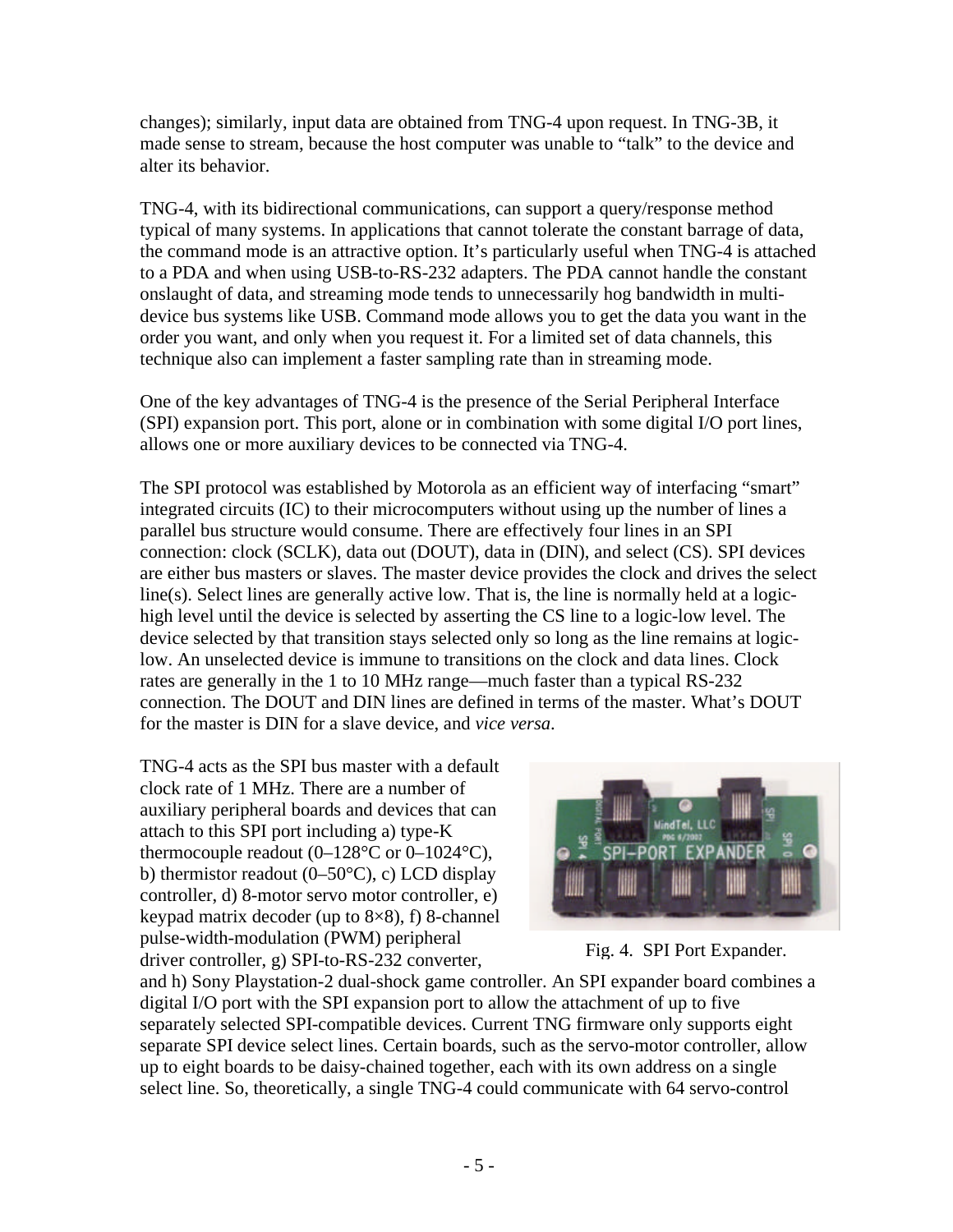boards controlling a total of 512 servo motors. Other SPI peripherals are in development: DAC boards, high-resolution ADCs, etc.



Fig. 5. TNG servo controller.

All this makes TNG-4 a highly versatile platform—supporting rapid prototyping *and* dedicated applications. Depending on the application, some functions of a dedicated application can be incorporated in the TNG-4 firmware directly by reprogramming TNG-4's microcontroller.



Fig. 6. Thermocouple/thermistor readout.

## **TNG-5 serial interface**

The next generation, TNG-5, is scheduled to debut in mid-November 2003. This version will dramatically increase the capabilities of TNG. A limited model, TNG-5 "lite" will effectively replace TNG-4 with a similar set of I/O; however, the 4-channel DAC will be expunged in favor of a second SPI expansion port. The full TNG-5 will have 16 analog input channels, 16 digital I/O lines, and 2 SPI expansion ports. Both versions of TNG-5 will support 10-bit ADC resolution, USB communications, and faster data rates. Command mode and streaming mode will be jumper-selectable. New firmware will be downloadable through the USB connection. Board population options will allow continued support for RS-232 applications.

TNG-5 connectivity will change yet again. Instead of RJ-12 modular connector, TNG-5 will use 8-conductor, RJ-45 modular connectors; however, TNG-5 Lite will retain use of the RJ12 modular connector.

Either TNG-5 will have about 60 milliamps (mA) of available power when connected as a bus-powered USB device without an external power source. The addition of an external power source allows for up to 750 mA of power for TNG-5 operations.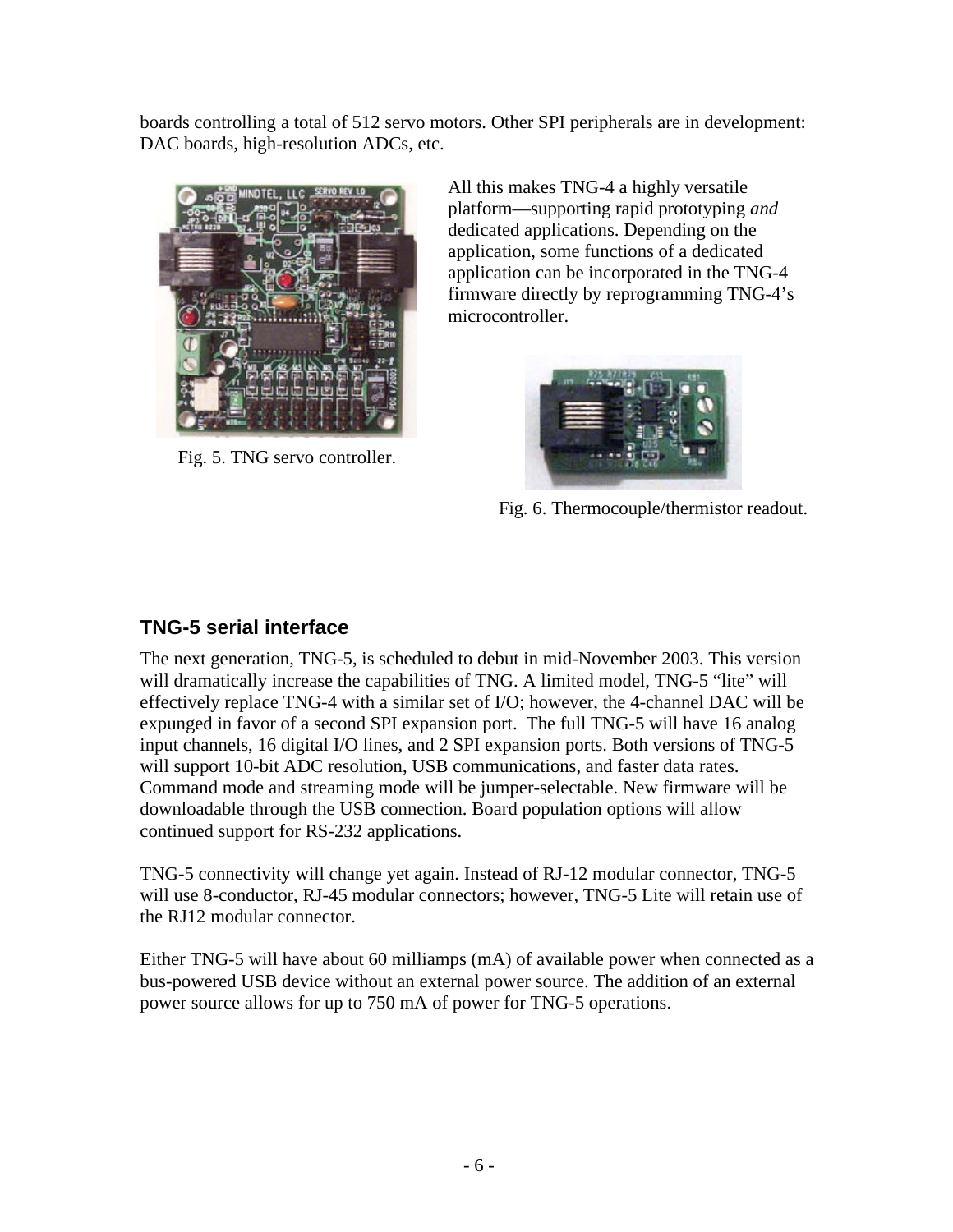

Fig. 7. TNG-5 block diagram.



Fig. 8. TNG-5 Lite block diagram.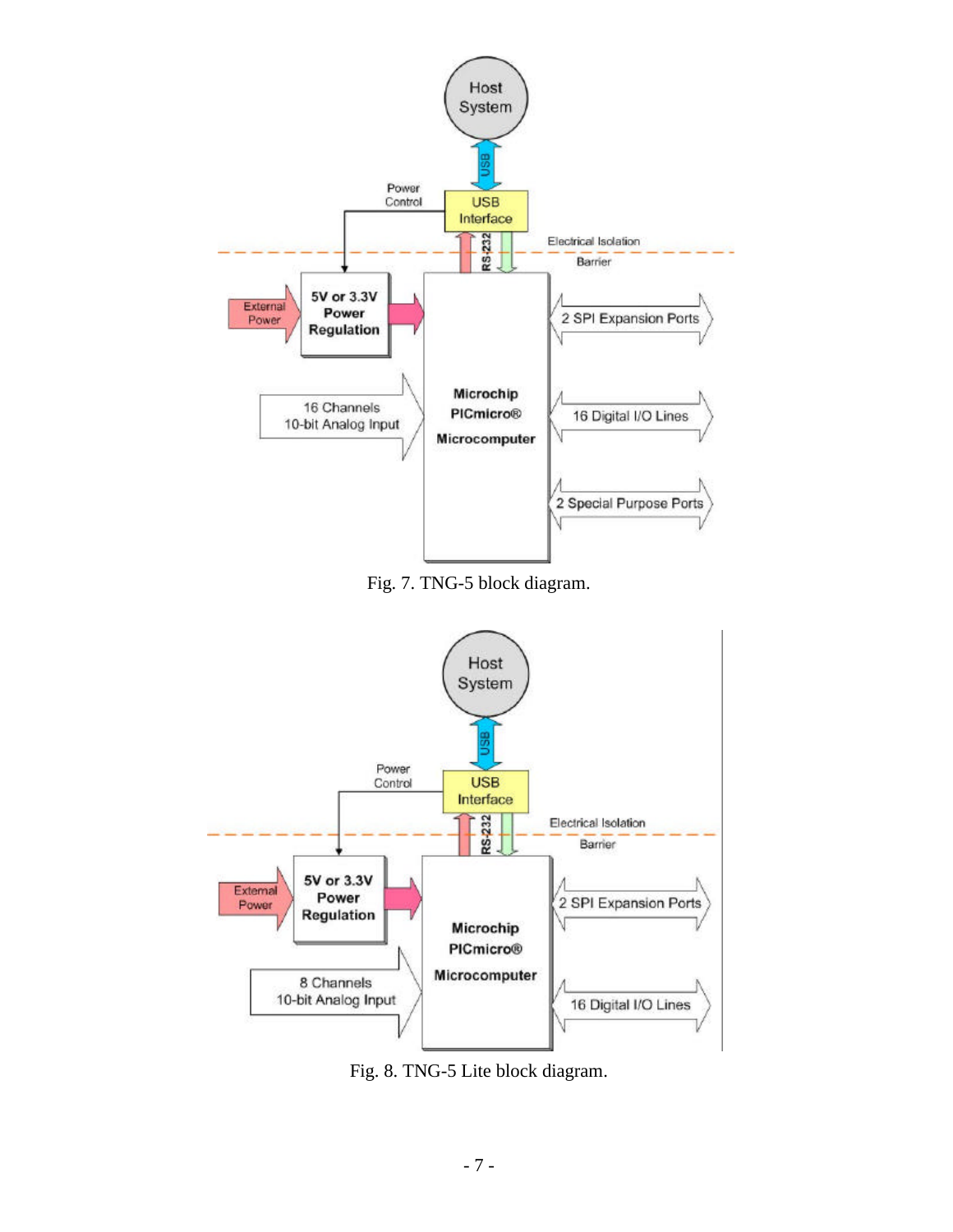## *Sensors and Transducers for TNGs*

Devices that can be attached to TNGs fall into three categories: sensors, effectors (actuators), and adapters. Sensors convert real-world phenomena to analog or digital signals that can be connected to TNGs. Effectors convert digital information from the host system into actions in the real world. Adapters allow the resolution of connector or signal incompatibilities.

There are, of course, limitations to what can be interfaced to TNGs. The major limitation has to do with speed (frequency). TNGs can't measure high frequency signals. The upper limit for frequency in a standard TNG-3B or TNG-4 is about 100 Hz (~200 samples per second). TNG-5 should raise that limit, but only by a factor of 5 or so. So, there are many things like audio and video that cannot be used with TNGs—at least not directly. This is not a serious issue, because there are so very many things that can be interfaced well with TNGs, particularly those that take place in human time frames. A car traveling at 65 miles per hour moves less than 6 inches in the time between two successive TNG-3B measurements. The time constant of even the fastest temperature measurement probes is a factor of 10 slower than TNG-3B. A cup anemometer 1 foot across caught in a 70 mph wind makes about 33 revolutions per second, and TNG-3B could make one measurement about every 62 degrees of rotation. A TNG-3B can make more than 80 measurements in the time it takes for a baseball thrown at 95 mph to leave the pitcher's hand and impact the catcher's glove.

Often it is unnecessary to transmit all the points required to measure a high frequency signal. For example, a sample rate of 1000 Hz or more might be necessary to get good time resolution in an ECG signal, but if all you need is the beat-to-beat interval, a dedicated device can do the fast signal processing and then transmit the measured interval to a TNG. Many of our boards adopt that approach. That is, they do a particular task reliably and well, and then transmit their findings to TNG.

Another example is the servo-motor-controller board (www.sensyr.com/manuals/ TNGservoManual.pdf ). The board simultaneously sends a PWM signal to up to 8 "hobby" servo motors (geared, 4–6 V DC motors with a built-in servo-control module). The pulse for each enabled motor repeats about 60 times a second, and is accurate to better than 4 microseconds. All this work (and the speed required) is offloaded to the servo controller board. All TNG-4 has to do is specify a pulse width for each enabled motor. A stock command mode TNG-4 can send upwards of 320 motor position commands a second.

This actually represents a core belief in our design philosophy: assemblages of small devices that perform dedicated functions in a reliable, but flexible, manner can function synergistically, yielding greater functionality than the sum of the individual components.

## **TNG Resolution**

Another limitation is analog-signal resolution. Eight-bit resolution is standard for TNG-3B and TNG-4. Enhanced versions of TNG-4 offer 10-bit and 12-bit resolution. TNG-5 versions will be capable of 10-bit resolution by default. Admittedly, 8-bit resolution is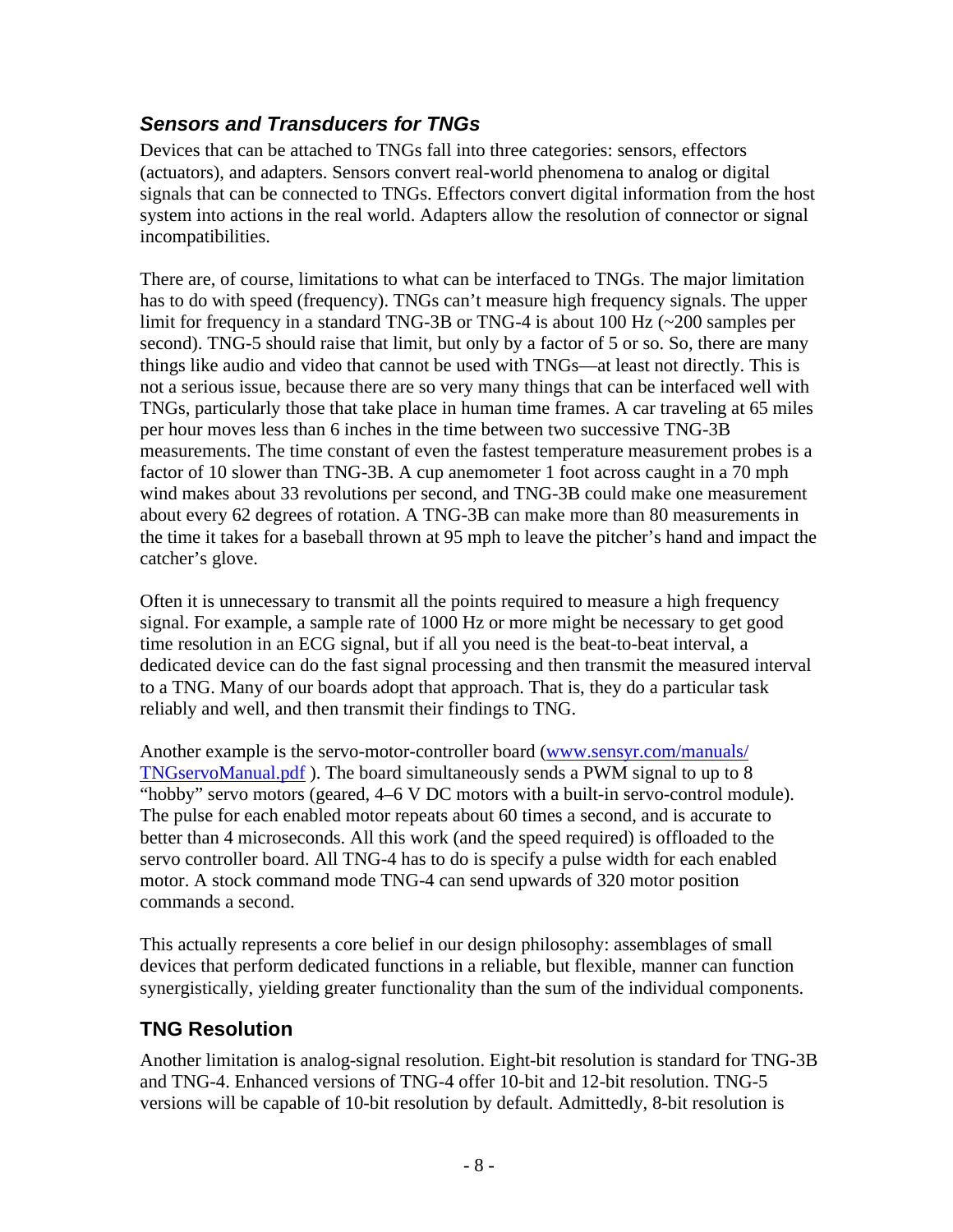sometimes inadequate for certain tasks, but 8-bit resolution in other terms translates into 0.4% resolution. 10-bit resolution translates into 0.1% resolution. Again, for humanmachine interaction, 0.4% resolution is more than adequate, but this assumes that the dynamic range (maximum-minus-minimum reading) of the analog signal being digitized consumes the full input span of the analog-to-digital converter.

TNGs accept an analog input range of 0–5 volts. If the span of an analog input signal is only 1 volt peak-to-peak, then you can only measure that signal with a resolution of about one part in 50 using an 8-bit ADC, whereas using the full input span yields a resolution in excess of one part in 250. With a 10-bit ADC, having the same 0–5 volt input span, that same 1 volt peak-to-peak signal would have a measurement resolution in excess of 1 part in 200. This is often the reasoning behind digitizing at greater resolutions, namely being able to obtain adequate resolution from signals whose dynamic range is not well-matched to the input voltage span of the ADC.

## **Sensors**

We offer a standard kit of six TNG-3B compatible sensors. This kit includes a switch (digital input), a rotary potentiometer, a linear potentiometer, a bend sensor, a pressure sensor, and a light sensor. The light sensor is a CdS photocell basically a circuit element that changes its resistance in response to light intensity (a photoresistor). The bend (flex) sensor changes resistance as it is bent through an arc from 0º to about 90º (not a hard bend). The sensor changes from about 10k ohms at 0° to about 40k ohms at 90°. This is the same sort of sensor that was used in the Nintendo-Mattel PowerGlove (invented by Chris Gentile while a student at Syracuse University). Our pressure sensor changes resistance in a fairly linear way with applied force. The sensor element is comprised of 3M Velostat™ plastic film and can be made in many sizes and shapes; normally this antistatic conductive film is sandwiched between sheets of



Fig. 9. Some TNG-3B sensors with stereo plugs.

copper foil to which electrode wires are soldered.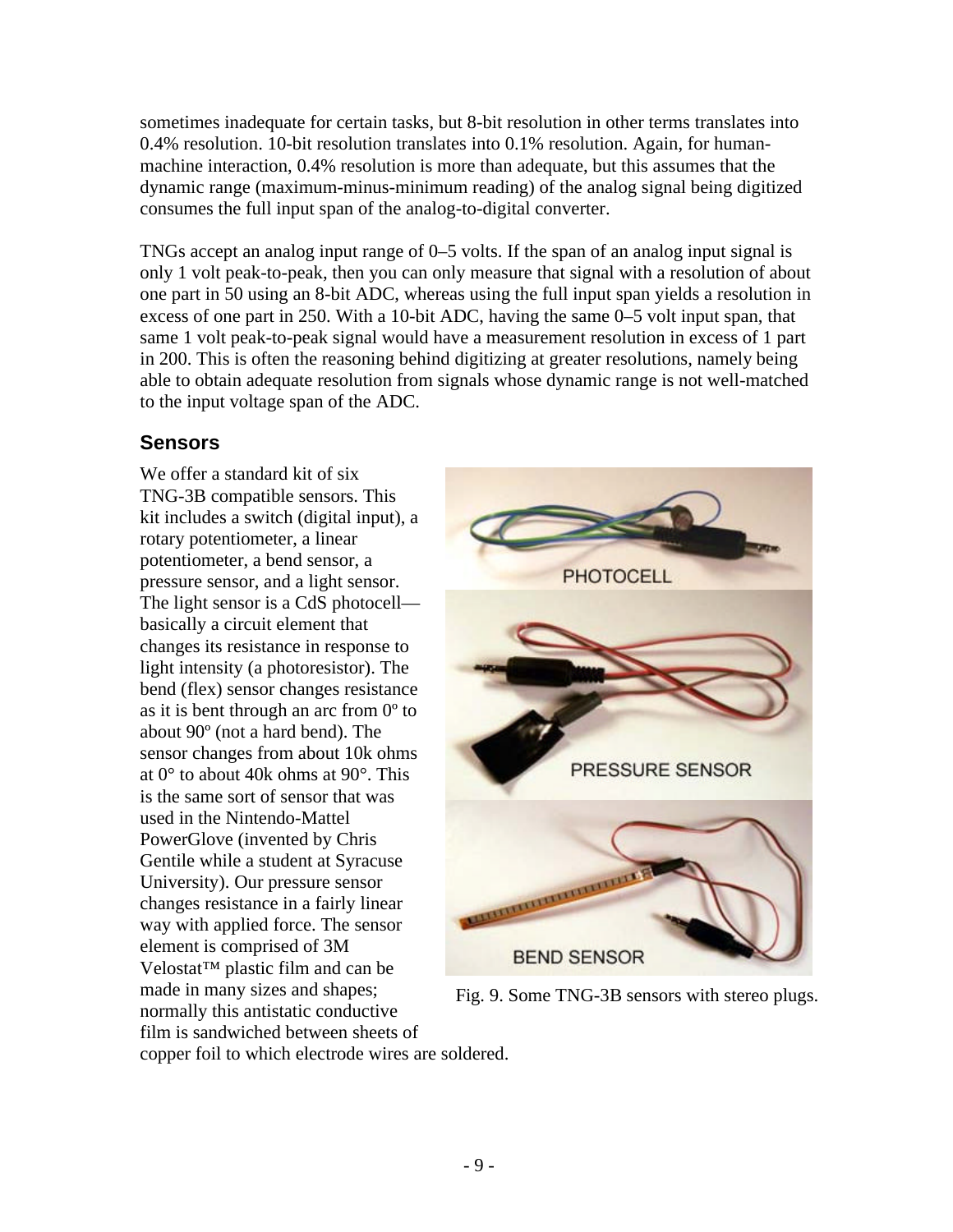The 2-axis, ±1*g* accelerometer (www.sensyr.com/manuals/TwoAx isTiltSensor.pdf) measures tilt or acceleration simultaneously along two orthogonal axes. The sensor incorporates an ADXL202E MEMS (MicroElectroMechanical Systems) accelerometer IC manufactured by Analog Devices (www.analog.com/Analog\_Root/pr oductPage/productHome/0%2C%2 CADXL202%2C00.html). When oriented approximately



Fig. 10. 2-axis, ±1*g* accelerometer with stereo plugs.

horizontally, the device can

measure tilt to a resolution of about  $\pm 0.5^{\circ}$  for each axis. When using an 8-bit ADC, the limit of tilt resolution is  $\pm 1^{\circ}$ . This sensor is in its second revision. Future revisions will likely make the device even smaller. SenSyr has plans to produce a 3-axis sensor, and an enhanced sensor with an additional yaw-rate output (a MEMS gyroscope). In due course, SenSyr plans to produce a wireless version.

We've already mentioned the thermistor and type-K thermocouple readout boards that attach to the SPI expansion port. TNG-4 could host up to eight such boards. The devices would share a common ground. SenSyr expects to produce several additional temperature measurement devices in the near future.

SenSyr is currently developing an electromyography (EMG; muscle-electric) sensor. This sensor's output signal is proportional to the root-mean-square (rms) voltage in the EMG signal. SenSyr has EEG and ECG sensors in the works too.

SenSyr is currently developing a stand-alone skin-conductance-level (SCL) sensor with built-in calibration circuitry and a baseline suppression circuit. SCL is often referred to as GSR, or galvanic skin response, although technically GSR is a change in SCL in response to a stimulus. The SCL device uses USB to communicate with the computer. The subject electrodes are electrically isolated from the computer for safety. The subject side of the circuit is powered with a 9V alkaline battery.

SenSyr has a prototype 2-channel amplifier board for the Pneumotrace II respiration transducer (www.ufiservingscience.com/DS11321.html).

We have plans for an expanded line of sensors: pressure transducers, force transducers, Hall Effect sensors, giant magnetoresistive (GMR) sensors, humidity sensors, temperature sensors, gas sensors, photointerrupters, motion sensors, LVDT amplifiers, anemometers, load-cell amplifiers, capacitive sensors, and E-field sensors. We've already constructed prototypes of many of these devices.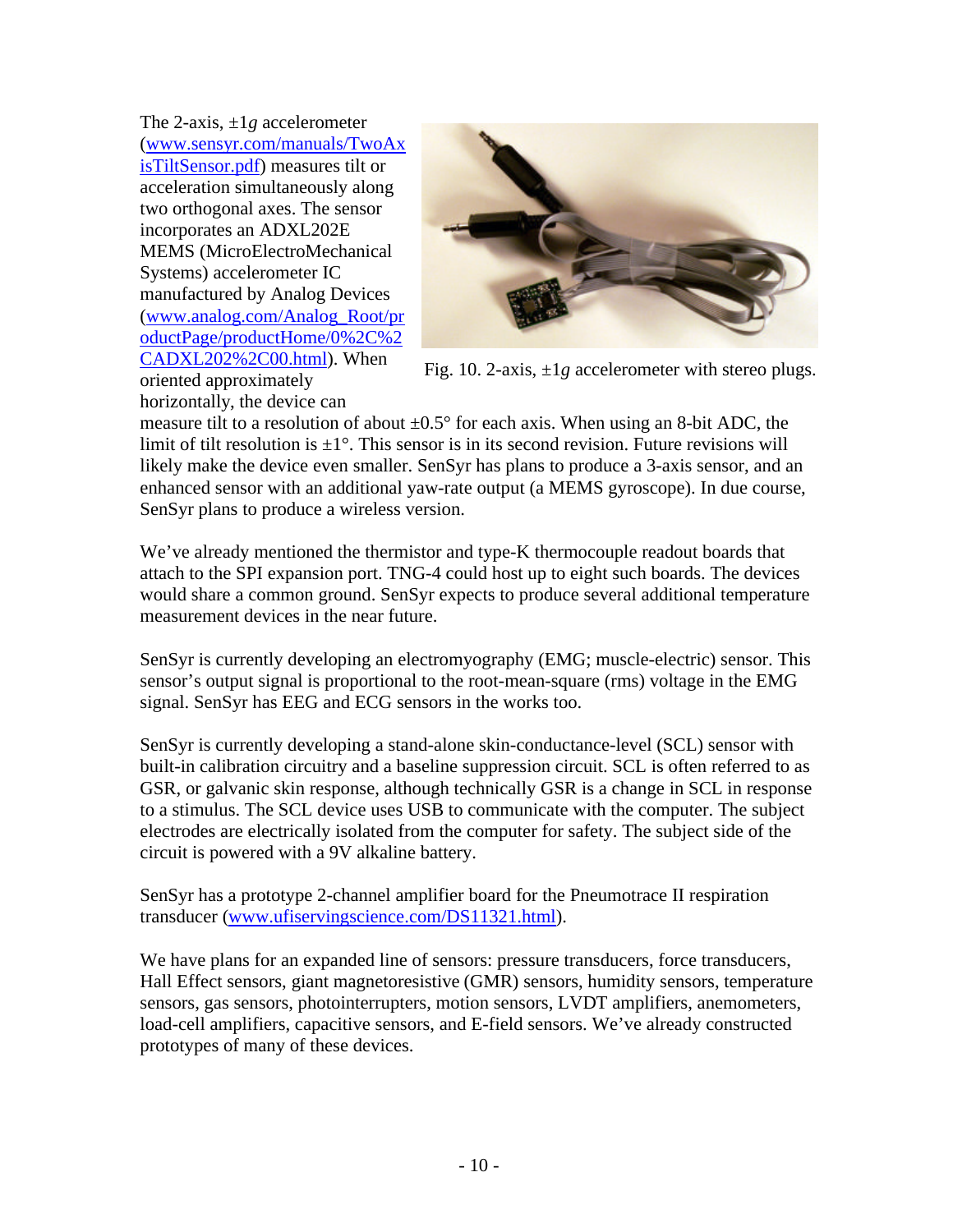

Fig. 11. Keypad matrix decoder. Fig. 12. LCD controller board.

SenSyr also has a line of effectors (or actuators). Items currently available include a 4 channel relay board, an 8 motor servo motor controller, a keypad matrix decoder (up to 8×8), an 8 channel pulse-width-modulation (PWM) peripheral driver controller, a SPI-to-RS-232 converter, a LCD controller, and two types of piezoelectronic alarms.

The 4-channel relay board (www.sensyr.com/manuals/TNGRelayManual.pdf) can accommodate AC or DC optoelectronic relays. The board connects to any one of the digital I/O ports on TNG-4 or TNG-5.





Fig. 13. Relay board with DC relays Fig. 14. Relay board with AC relays.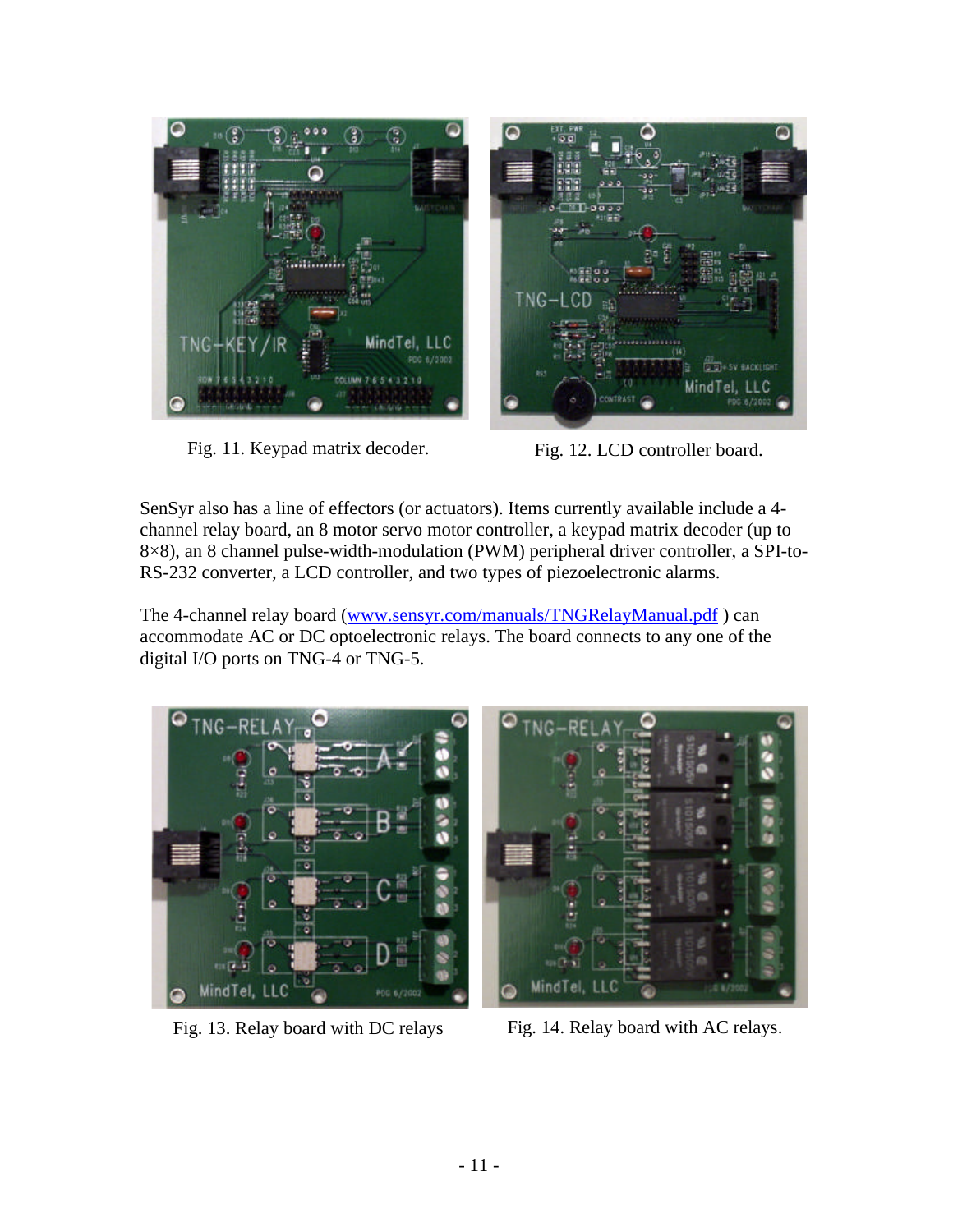The vibrotactile array driver board (www.sensyr.com/manuals/TNG\_VBAManual.pdf ) uses PWM to control the speed of DC motors. The drive is unidirectional, but works well in conjunction with vibrator motors. We've used this board to interface consumer backmassage units, as made by Homedics, with TNG-4. These units often have 10 motors, so we have to use two vibrotactile boards daisy-chained together. The unit shown in Fig. 16 actually has one vibrotactile board and one relay board. The relay board activates either of two "thumper" motors.



Fig. 15. Vibrotactile-array driver.



Fig. 5. Robot arm controlled with TNG-servo board.



Fig. 16. Modified Homedics 10-motor massage unit.

We have used our servo motor control board to interface a Lynxmotion (www.lynxmotion.com) robot arm (Fig. 17).

SenSyr is expanding the list of effectors to include LED arrays, stepper and DC motor controllers, buffer drivers, DACs, and nonvolatile electronic potentiometers.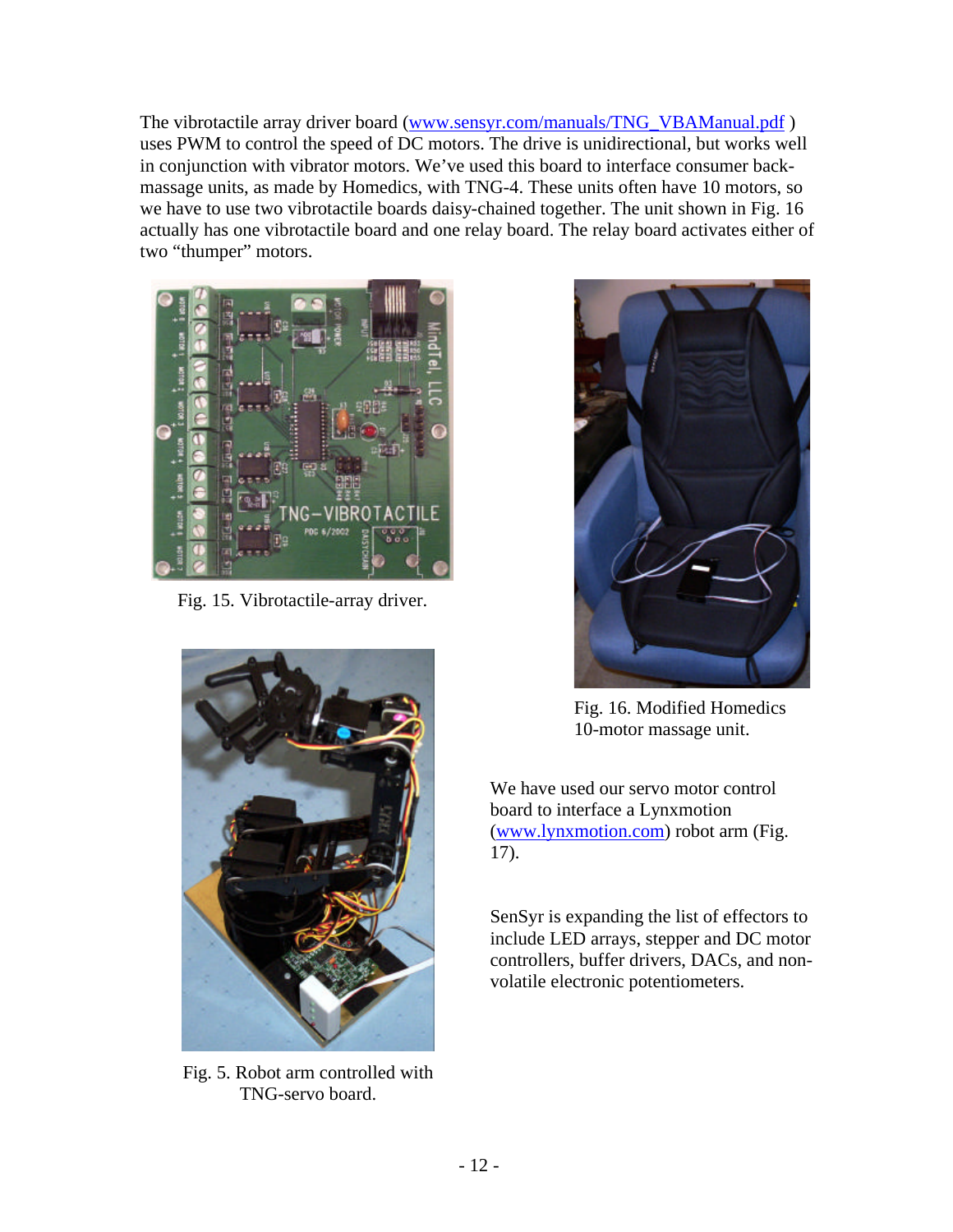To facilitate connecting TNG-3B compatible sensors to the new TNG-4 modular connectors, we provide a series of adapter boxes. SenSyr anticipates producing a new line of adapter boxes to make connecting to the new TNG-5 units easier.

We also plan on making screw terminal, alligator clip, BNC, RCA, and other adapter boards. Another category of adapter will allow construction of small active and passive analog-input circuits.



Fig. 18. TNG-4 adaptor boxes

#### **Universal Preamp**

SenSyr has another adapter board of sorts: the Universal Preamp Board (circuit diagram: www.sensyr.com /manuals/UPdoc.pdf). Nowadays it's difficult to prototype analog circuits because of the prevalence of surface mount parts. The universal preamp (UP) board allows a multitude of analog circuits to be prototyped.

There are two separate input analog amplifier chains, each starting with an instrumentation amplifier IC. There are myriad jumpers and population options that allow simple filters and amplifier circuits to be constructed. A voltage reference and amplifier section allows even more flexibility. There is a power section that allows for generation of  $-5V$  or  $\pm 10V$  from an input power voltage of  $+5V$ . Footprints for memory ICs, DACs, and a PIC16F873/PIC16F73 microcontroller (with provisions for on-board serial programming) round out the board's capabilities.

This board is made even more versatile by the fact that you do not have to "color within the lines", so to speak. By cutting and jumpering and attaching other boards, the uses of this board are extended.



Fig. 19. Universal Preamp Board.